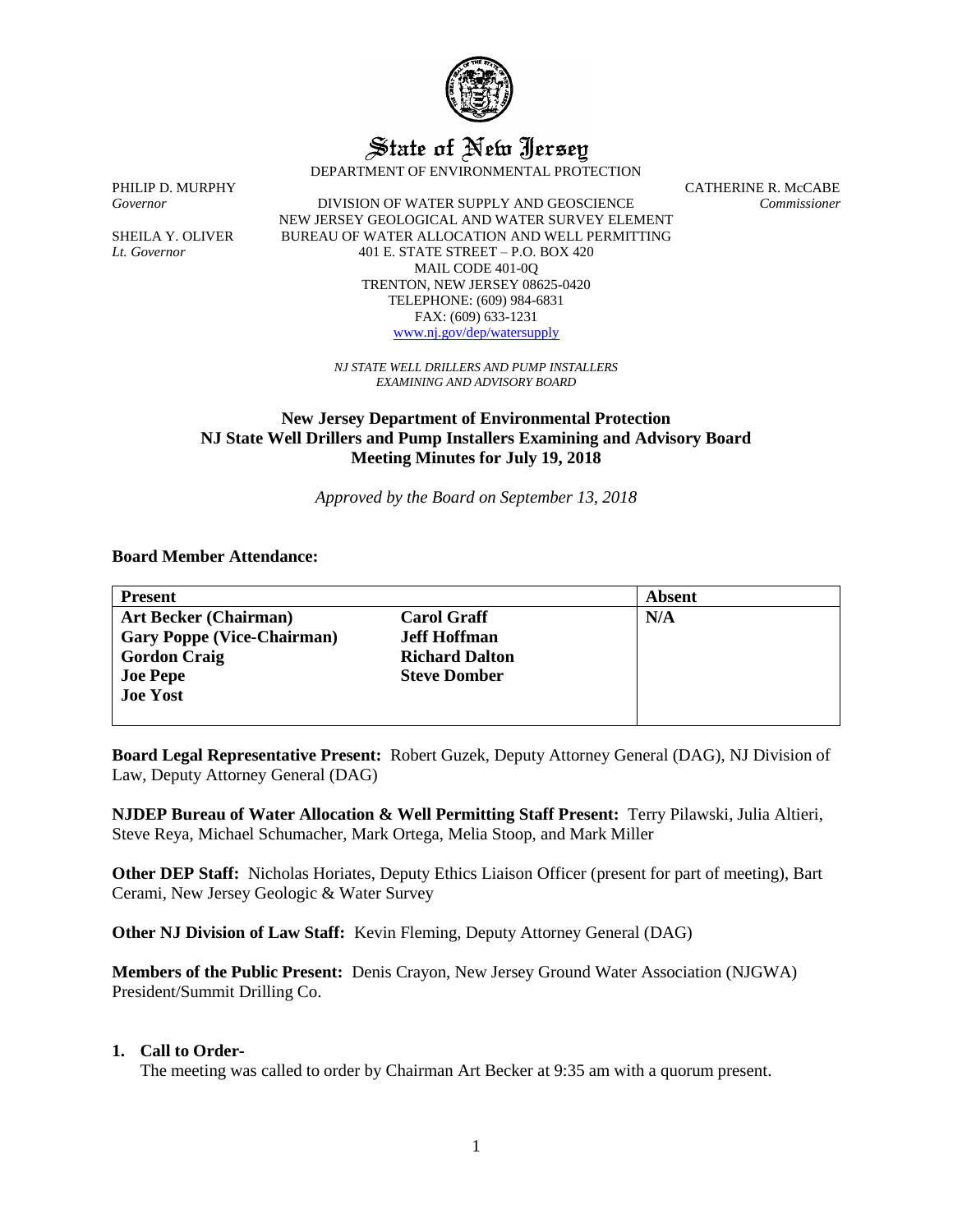## **2. Review and Certification of May 24, 2018 Draft Meeting Minutes and June 21, 2018 Draft Conference Call Minutes-**

For the May  $24<sup>th</sup>$  meeting minutes, it was noted that in the Other DEP Staff Section that "... Water Complaine…" should be corrected to state "…Water Compliance…". It was also noted in Item 9 that the sentence that states, "Those who do not obtain the required CEPS may potentially lose their licenses pulled once a hearing is held…" should have the word "pulled" removed. A motion to approve the meeting minutes pending these corrections, as well as approve the conference call minutes without change, was made by G. Craig, seconded by J. Hoffman and approved unanimously.

## **3. Board Business and Correspondence-**

Due to availability issues, the Board proposed to reschedule the September Board meeting, which was to be held on September 20, 2018. Board members requested that the meeting be rescheduled to Thursday, September 13, 2018. R. Guzek volunteered to research the minimum amount of time needed from the time public notice is given of an open public meeting before the meeting may occur. If his findings are that the Board has sufficient time to do so the meeting date will change to September 13, 2018. The Department will make the appropriate notifications via the website and newspaper and will email all Board members.

The Board will physically meet at NJDEP Headquarters (401 E. State St. in Trenton) on the following dates beginning at 9:30 am:

# **September 13, November 29**

Board telephone conference calls will be held during the intervening months to establish a continuing education program in addition to approving qualified candidates for NJ driller or pump installer licenses. The calls will be held at 10:00 am on the following schedule:

## **October 18, December 20**

## **4. New Examination/Licensing Process Development-**

M. Ortega discussed the recent updates with the National Ground Water Association (NGWA) testing and licensing program. NGWA, after requesting a status update, was informed that there were still two (2) documents that needed to be filled out to complete the documentation required to obtain payment for the services they are to provide. Once those final documents are submitted a purchase order can be processed for the testing setup and administration.

Ms. Kathy Butcher, from NGWA, informed the Department that NGWA staff is busy in November and December due to Groundwater Week. M. Ortega suggested to the Board to try and have the bulk of the continuing education decisions made on or by the next in-person Board meeting. If this happens then the Department could begin working on a contract with NGWA that includes tracking of continuing education units. Specific input will have to be provided by the Board regarding the process of reporting, documenting, availability of licensees to track accumulated points and any specific category requirements (technical, safety, regulatory, business, etc.). The sooner this input is provided, the sooner the Department can work on working with NGWA on the next phase of implementing this program.

## **5. Continuing Education Course Approval Application Follow Up-**

S. Reya discussed the course provider application with the Board. The application follows the format laid out by the Licensed Site Remediation Professional (LSRP) Board application but contains the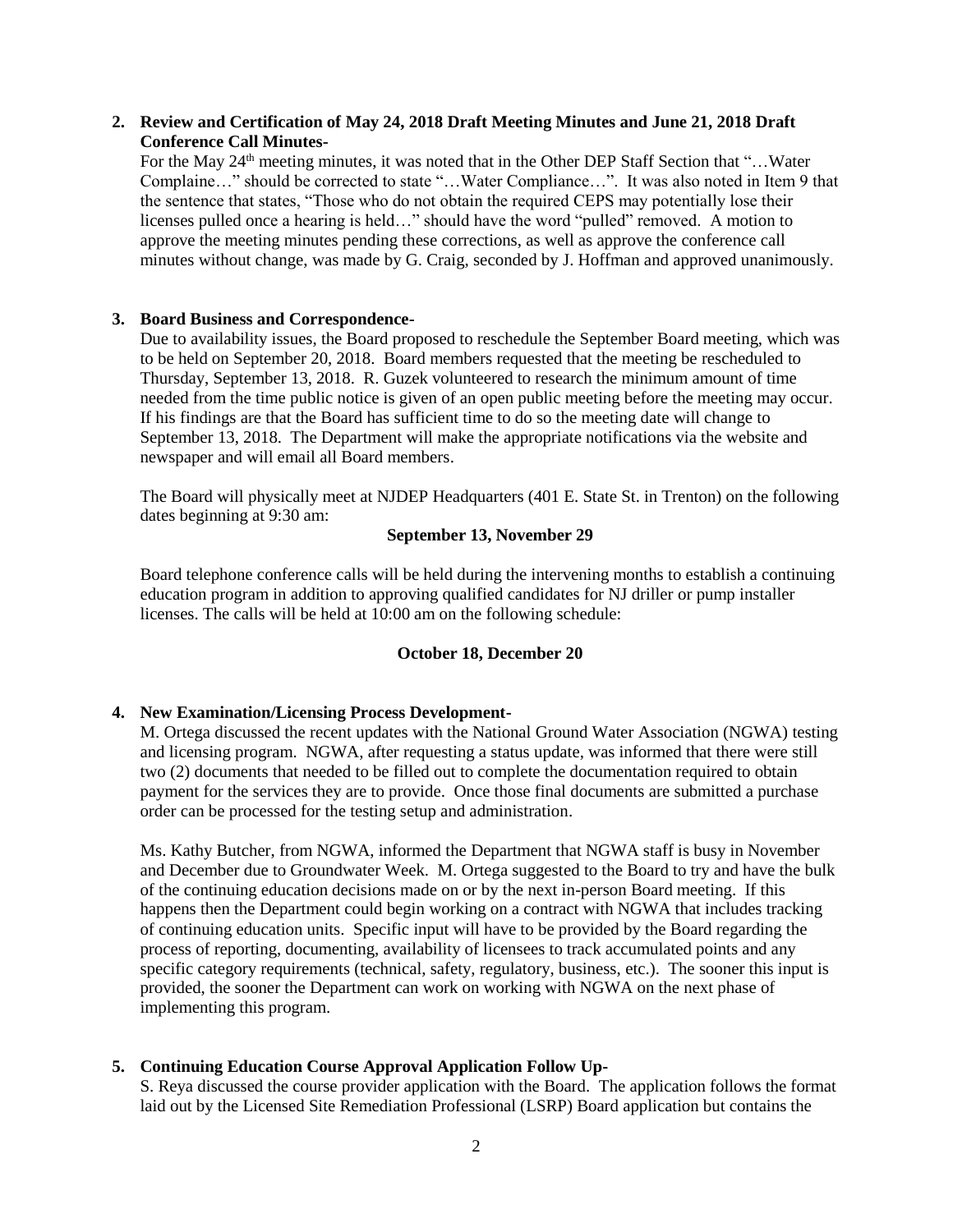required items from the well rule in the checklist fields. A. Becker had previously pointed out how there was an issue with the timeframe that was provided to the course providers on the application as it allows the provider until the end of the continuing education cycle to report the course attendance. This language was essentially pulled from the rule, however, so the application is consistent with how the rue is currently constituted. A. Becker asked the Department to investigate tightening this language up if changes are made to the rule.

#### **6. Ethics Compliance Training for Board Members-**

Nicholas Horiates, Deputy Ethics Liaison Officer from the Office of the Commissioner, introduced himself to the Board members and all Board members and staff introduced themselves to Mr. Horiates. Nicholas proceeded to introduce the ethics training requirements to the Board, who are deemed Special State Officers who must take mandatory training on a regular basis. N. Horiates stated that the full training module, which is required every three (3) years, will need to be completed by all Board members in 2019. On the intervening years when a full ethics training module need not be completed, a brief ethics video module must be completed by all members. He also informed everyone that any time a new Board member starts, they will need to receive the full training, regardless of when they start in the cycle.

Before playing the annual ethics briefing video, Board members sought clarification on times in which they would need to recuse themselves from discussions and/or motions as Board members. After the discussion, N. Horiates played the short ethics module for the Board members. He noted that this in-person ethics briefing that will satisfy the annual ethics briefing for all Board members present. Those in attendance (all members) will not have to take the online version on their home computer. After the video module ended, the Board members thanked N. Horiates and he departed at 10:35 am.

#### **7. Discussion of Potential License Sanctions for a NJ Licensed Pump Installer-**

K. Fleming was introduced to the Board. It was explained that K. Fleming was the DAG for Compliance and Enforcement. A. Becker inquired if it was still possible to take action against the licensed individual based on existing language in the Settlement Offer Letter (SOL). K. Fleming stated that the second SOL, which was sent to the licensed individual, clearly reserved the right for additional actions beyond the imposition of the penalty assessment (fine). T. Pilawski briefed the Board members, for those who weren't familiar with the situation, about the two (2) separate instances involving violations committed by the licensed individual. In both 2011 and 2017, this individual performed work that that wasn't permitted with his license and conducted the work within violation of the minimum setback distances allowed in the well rule. The infractions in 2011 and 2017 were the same, and the licensed individual received fines for each occurrence. T. Pilawski explained that in order to move forward, the timing of events is crucial.

J. Hoffman asked K. Fleming what set of rules govern hearings and if a stenographer would be required for the session. K. Fleming explained that hearings are covered under the Administrative Procedure Act and that a stenographer would be needed for the hearing. It was further explained that an appeal could occur if the Commissioner decides to suspend the license.

R. Guzek explained that Compliance and Enforcement would need to present the information to the Board by August 13, 2018. After sending the information to the Board, a presentation could then be made at the September 13, 2018 Board meeting. Board members agreed that an individual in violation of the same regulatory requirements multiple times should be further looked into to determine if license sanctions are warranted. **G. Poppe made a motion to hear Compliance and**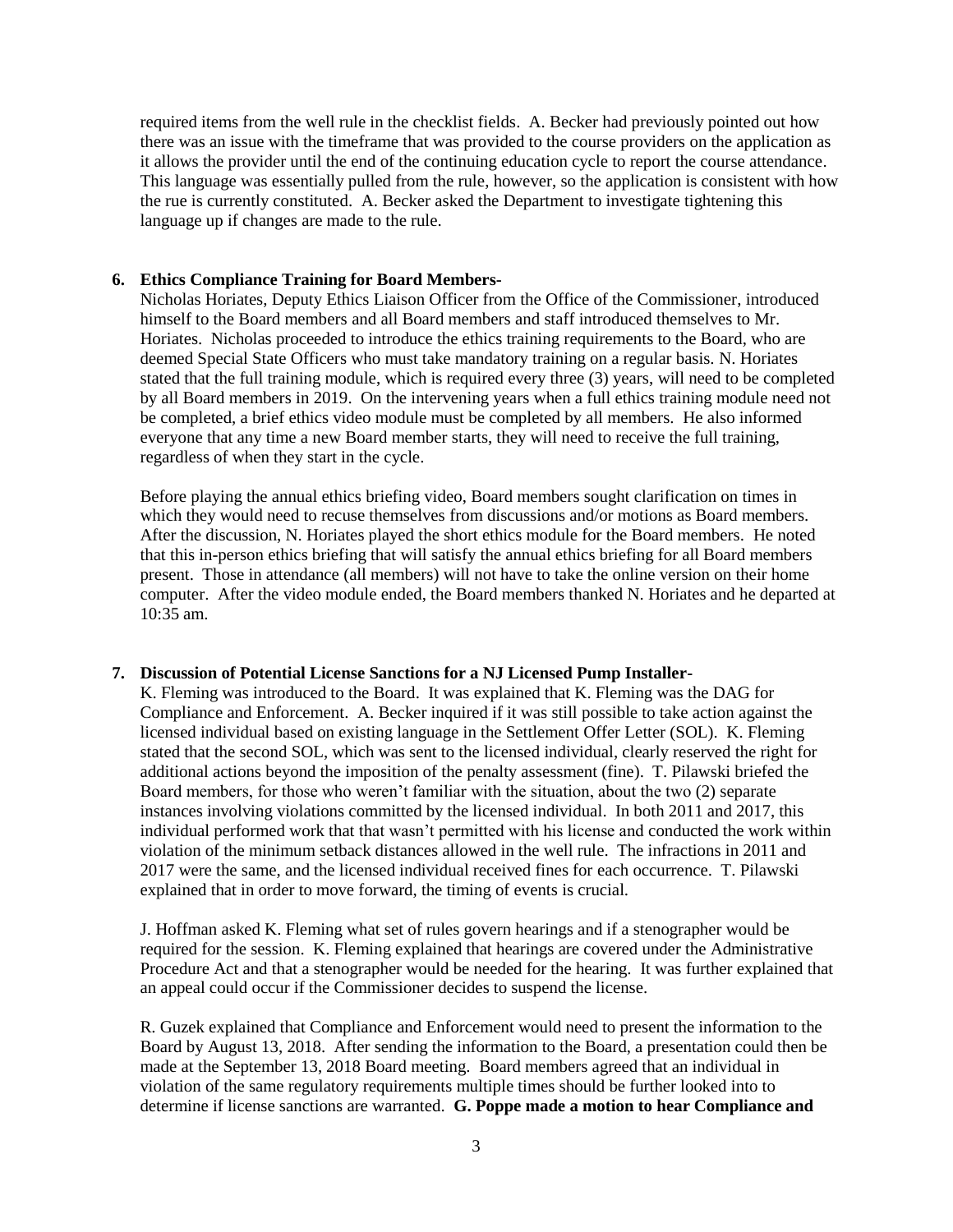# **Enforcement's case against the licensed individual. The motion was seconded by J. Yost and approved unanimously.**

# **8. Enforcement Activities and Field Work-**

Closed Loop Geothermal Wells-

T. Pilawski stated that the Department's ongoing enforcement matter regarding a closed loop geothermal wellfield that was installed in violation of the well rule is still ongoing. A recommissioning or decommissioning pilot plan, which is acceptable to the Department, was not submitted by the May 31, 2018 deadline. Therefore, the responsible party is out of compliance with the May 19, 2017 ACO by failing to submit a timely approvable Pilot Plan. She added that because of this, stipulated penalties had begun accruing on June 1, 2018. Board members questioned the next steps to correcting the well construction in a timely manner as they felt that having the wells remain onsite in their current state for as long as they have without the contractor addressing them poses a risk to the regional aquifers.

Julia Altieri presented a summary of the Bureau's recent enforcement, field work and training/outreach initiatives that included the following:

Field Inspections – May 24, 2018 thru July 19, 2018- Seven (7) total

- Improper construction-closed loop geothermal-enforcement follow up
- Abandoned wells-successful location with Water Allocation Program staff
- New domestic construction observation-enforcement follow up
- New domestic construction-witnessing special permit condition-driller compliance check
- New monitor well construction compliance verification- not drilled prior to permit date.

## New Investigation-Homeowner complaint filed May 29, 2018.

- Issue: Non-functioning-new 375', 4" PVC domestic replacement well construction in Lumberton Township, Burlington County.
- Alleged Violations: unlicensed well construction and pump installation work, improper grouting of borehole, improper well screen size and failure to cover a well discharge line minimum of 3 feet.
- Enforcement Action-Site visit to confirm improper well construction, letters sent to order well to be decommissioned under staff supervision, notices of non-compliance issued to unlicensed individual, licensed well driller of record and company for aiding and abetting. Staff to witness decommissioning of well, penalties pending.

## New Enforcement initiatives

- Pending electronic well permits-technically deficient well permit applications sent back to companies from 2009-2017 that were never re-submitted for approval. Estimated 100-200 pending, mostly monitor wells. Potential further enforcement action.
- Well Permitting adding "Conditions to notify" notifications to new well drilling permits.

## Well Permitting Outreach

Bureau staff (Michael Schumacher) conducted cross training at the Coastal Land Use Enforcement (CLUE) Bureau Meeting on June 13, 2018 as well as the New Jersey Geological & Water Survey office on June 14, 2018.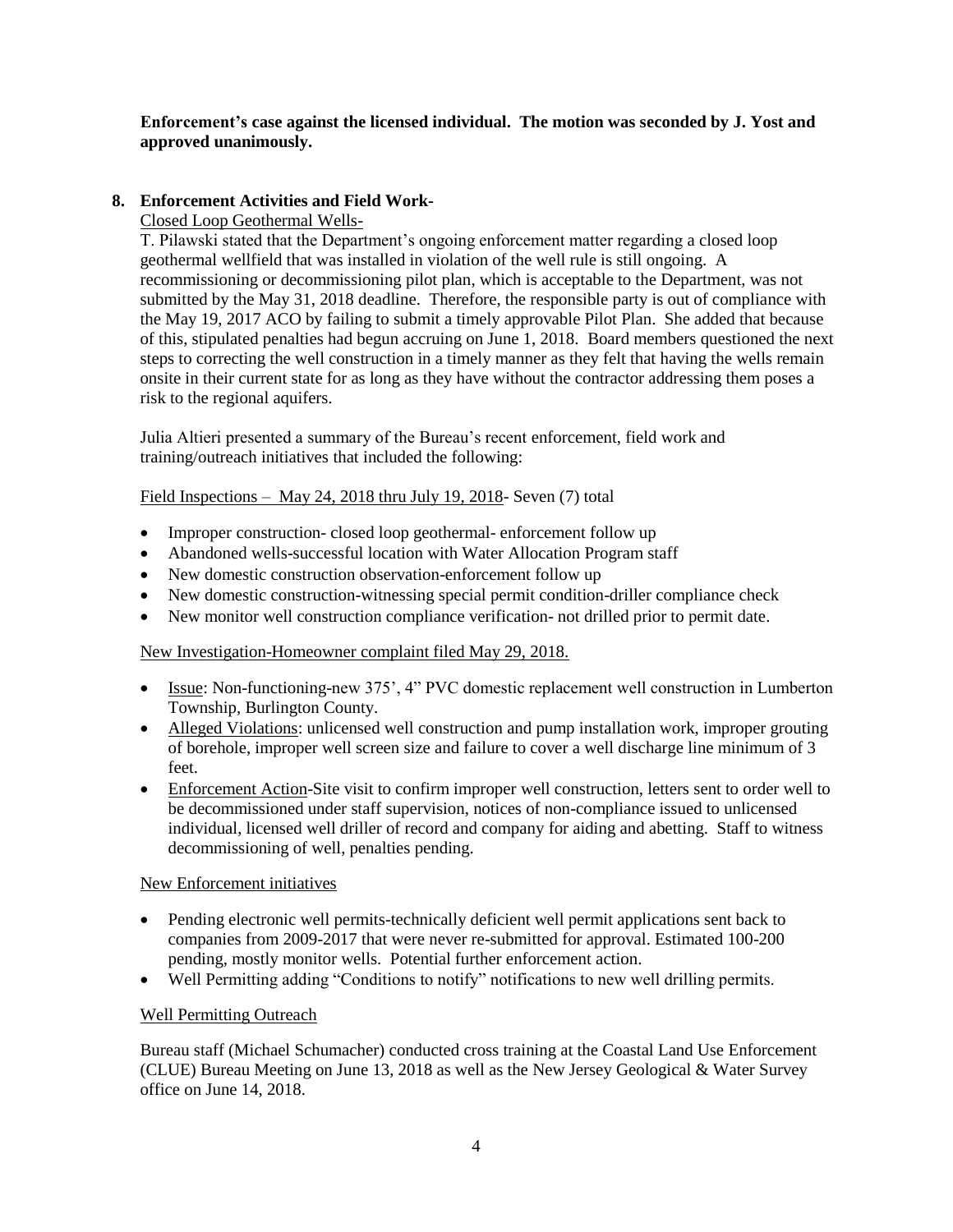#### **9. Two (2) Year Certification Window for Exam Certification-**

As has been discussed during previous meetings, the current rule limits the time in which certification exam modules can be used for NJ licensure to two (2) years. This has been identified as problematic for both those who intend to utilize the new testing and license cross-state reciprocity tests as well as those seeking to upgrade their NJ license. The rule, as written, will require individuals to re-take any certification exam module that was passed more than two (2) years prior to the application signature date. During the June 21, 2018 Board Conference call options regarding how to potentially resolve the issue via a rule change to N.J.A.C. 7:9D-1.8(a)3. Board members were again asked to consider several potential alternatives.

One option presented was to remove the comma after the "New Jersey modules" reference and revise the wording in this provision that states "including New Jersey modules, which shall have been taken within two years prior to submitting an application" to specify that the two-year requirement only applies to the NJ modules, not all certification exams (such as drilling and pump installation technical exam modules.

**A motion that the Department proceed with a rule revision to N.J.A.C. 7:9D-1.8(a)3 to stipulate that the two-year window applies only to NJ-regulatory exam modules, as further detailed above was made by G. Craig, seconded by C. Graff and approved unanimously.**

Another avenue to assist in resolving this issue has also been discussed at several meetings. DAG, R. Guzek noted that based on the wording in the rule those who wish to upgrade from a Journeyman to Master license and want to build upon their recently passed modules to upgrade their license could apply for a license during the two-year window from the time the exams were passed. Rather than starting from scratch re-taking all required exams they would only have to take the additional required certifications. Such individuals would not be able to be approved for a Master license until they had recached the minimum time of having a Journeyman license for two years, but it would allow them to not have to repeat exams that "expire" as they are gaining the perquisite experience required by the rule.

After discussion of this matter at previous Board meetings, R. Guzek drafted language that could be included in a letter sent to newly licensed Journeyman advising them of this process. **Following review of R. Guzek's language, G. Poppe motioned that the Board approve the draft language for inclusion in letters to be sent to licensees. The motion was seconded by G. Craig and approved unanimously.** After additional discussion, the Board recommended that the Department hold off on sending letters until the potential rule change timeframe can be better estimated. If the rule likely cannot be revised in a timely fashion (before this issue negatively impacts licensees) the Department can run a report of Journeyman licensees who obtained their license through the new process and send letters to all affected individuals at one time.

#### **10. Continuing Education Classes-**

Due to the number of decisions that will need to be made soon to fully implement the continuing education program in coordination between the Board, the Department and a third party continuing education manager, a subcommittee will be formed.Carol Graff, Joe Pepe, Joe Yost, and Art Becker all volunteered to meet as a subcommittee and prepare recommendations. The subcommittee will update the Board on their progress at the next regularly scheduled Board meeting. Some preliminary discussion of how the licensees would take approved classes, attendance would be recorded and reported, how licensees could view a running tally of their accumulated points within a continuing education cycle. J. Pepe stressed that it is crucial that the Department focus on significant outreach within the continuing education cycle to let licensees know how they are progressing with meeting